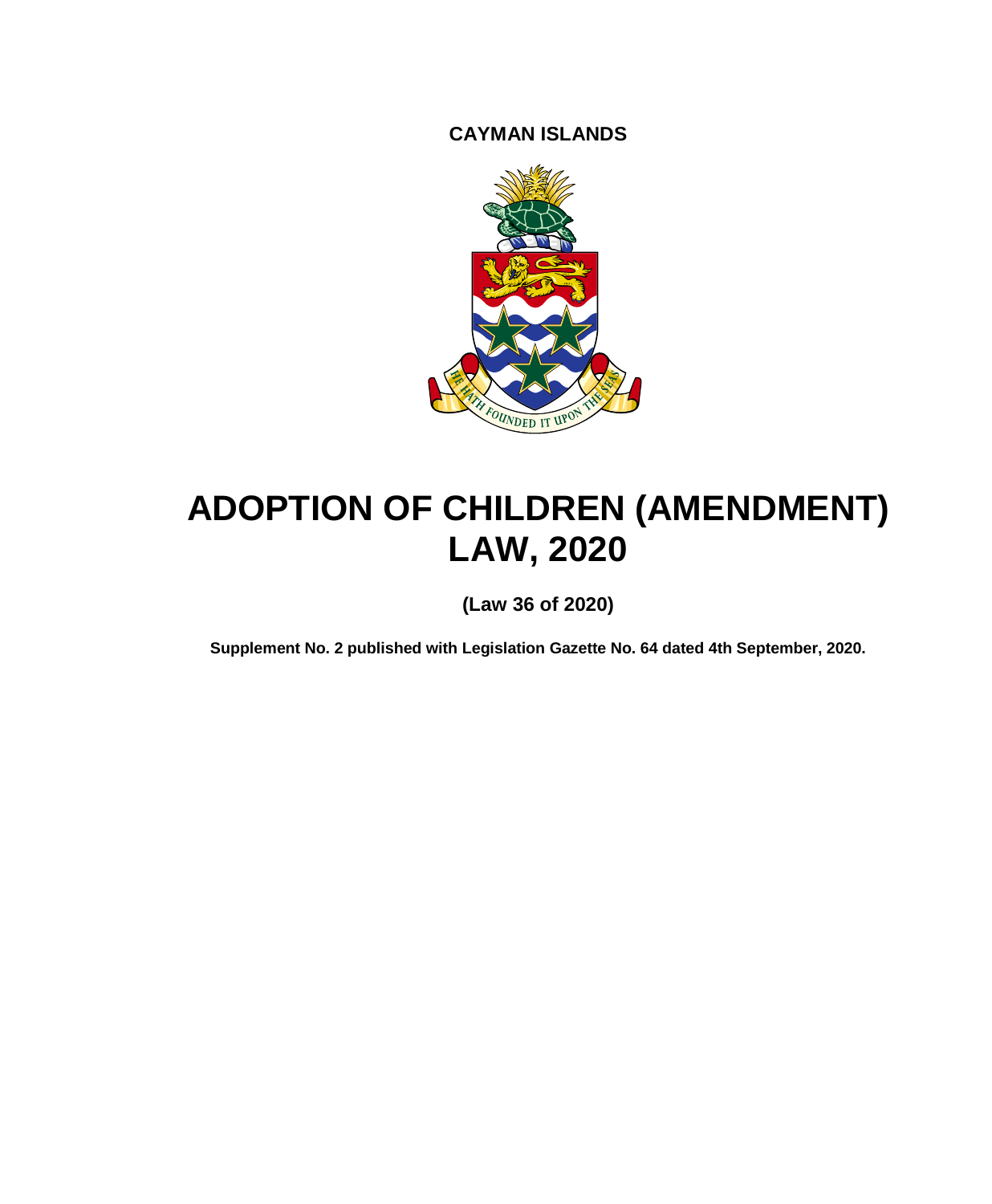### **PUBLISHING DETAILS**

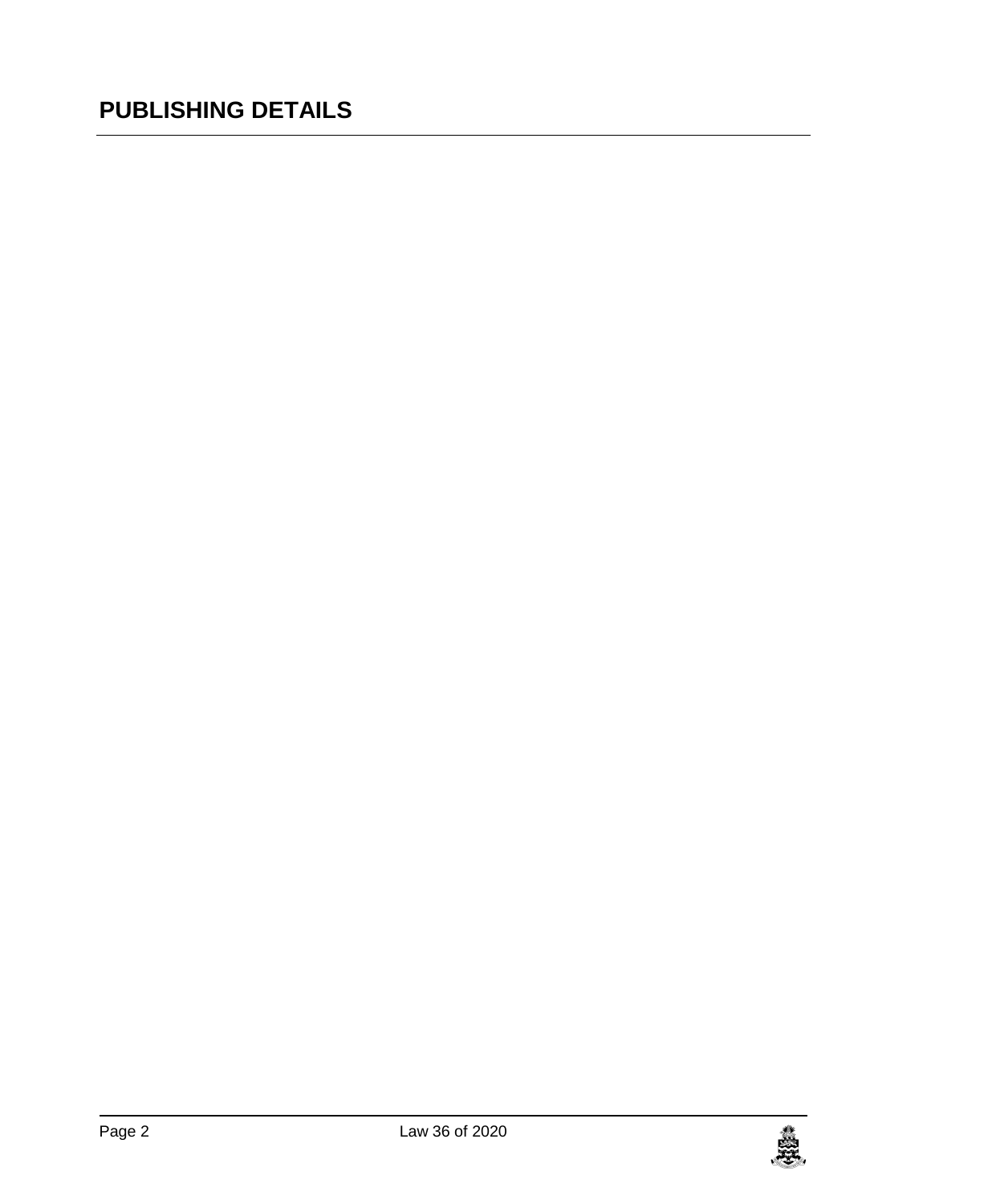#### **CAYMAN ISLANDS**



## **ADOPTION OF CHILDREN (AMENDMENT) LAW, 2020**

**(Law 36 of 2020)**

### **Arrangement of Sections**

| Section        |                                                                                       | Page |  |
|----------------|---------------------------------------------------------------------------------------|------|--|
| 1 <sub>1</sub> |                                                                                       |      |  |
| 2.             | Amendment of section 2 of the Adoption of Children Law (2003 Revision) - definitions5 |      |  |
| 3.             |                                                                                       |      |  |
| 4.             |                                                                                       |      |  |
| 5.             |                                                                                       |      |  |
| 6.             | Amendment of section 15 - rights and duties of parents and capacity to marry          |      |  |
| 7.             |                                                                                       |      |  |
| 8.             |                                                                                       |      |  |
| 9.             |                                                                                       |      |  |
| 10.            | Amendment of First Schedule - Adoption of Children Regulations (2003 Revision)7       |      |  |
| 11.            | Amendment of Second Schedule - Adoption of Children Rules (2003 Revision)             |      |  |
|                |                                                                                       |      |  |

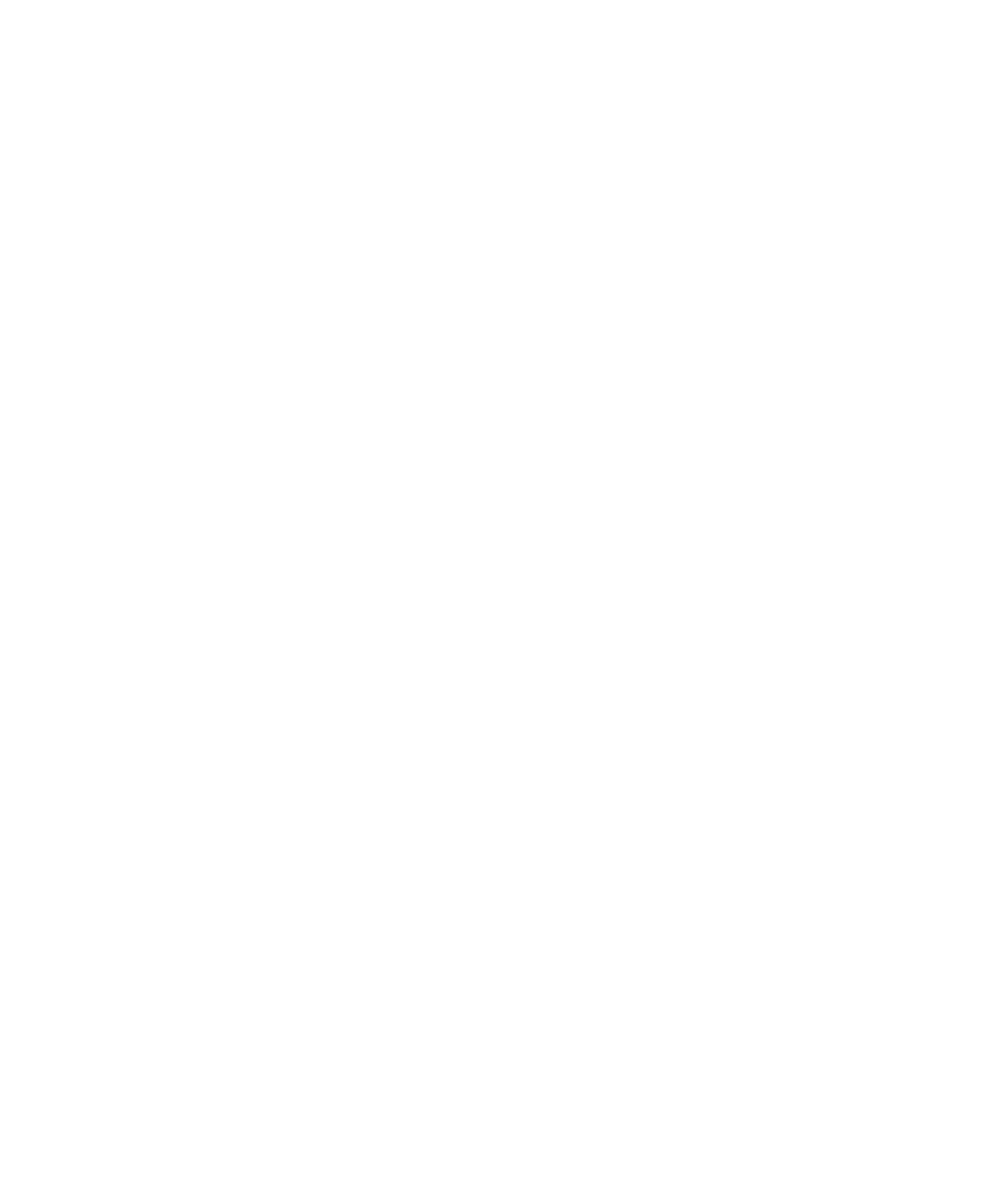#### **CAYMAN ISLANDS**

(Law 36 of 2020) I Assent,



**Martyn Roper Governor**

Date: 4th day of September, 2020

## **ADOPTION OF CHILDREN (AMENDMENT) LAW, 2020**

**(Law 36 of 2020)**

#### **A LAW TO AMEND THE ADOPTION OF CHILDREN LAW (2003 REVISION) AS A CONSEQUENCE OF THE ENACTMENT OF THE CIVIL PARTNERSHIP LAW, 2020; AND FOR INCIDENTAL AND CONNECTED PURPOSES**

ENACTED by the Governor in accordance with section 81 of the Constitution, after consultation with the Premier, with the prior approval of the Secretary of State, and pursuant to instructions issued in accordance with section 31 of the Constitution.

#### <span id="page-4-0"></span>**1. Short title and commencement**

- **1**. (1) This Law may be cited as the Adoption of Children (Amendment) Law, 2020.
	- (2) This Law comes into force immediately after the commencement of the *Civil Partnership Law, 2020*.

#### <span id="page-4-1"></span>**2. Amendment of section 2 of the Adoption of Children Law (2003 Revision) definitions**

- **2**. *The Adoption of Children Law (2003 Revision)*, in this Law referred to as the "principal Law", is amended in section 2 as follows —
	- (a) by inserting in the appropriate alphabetical sequence the following definitions —

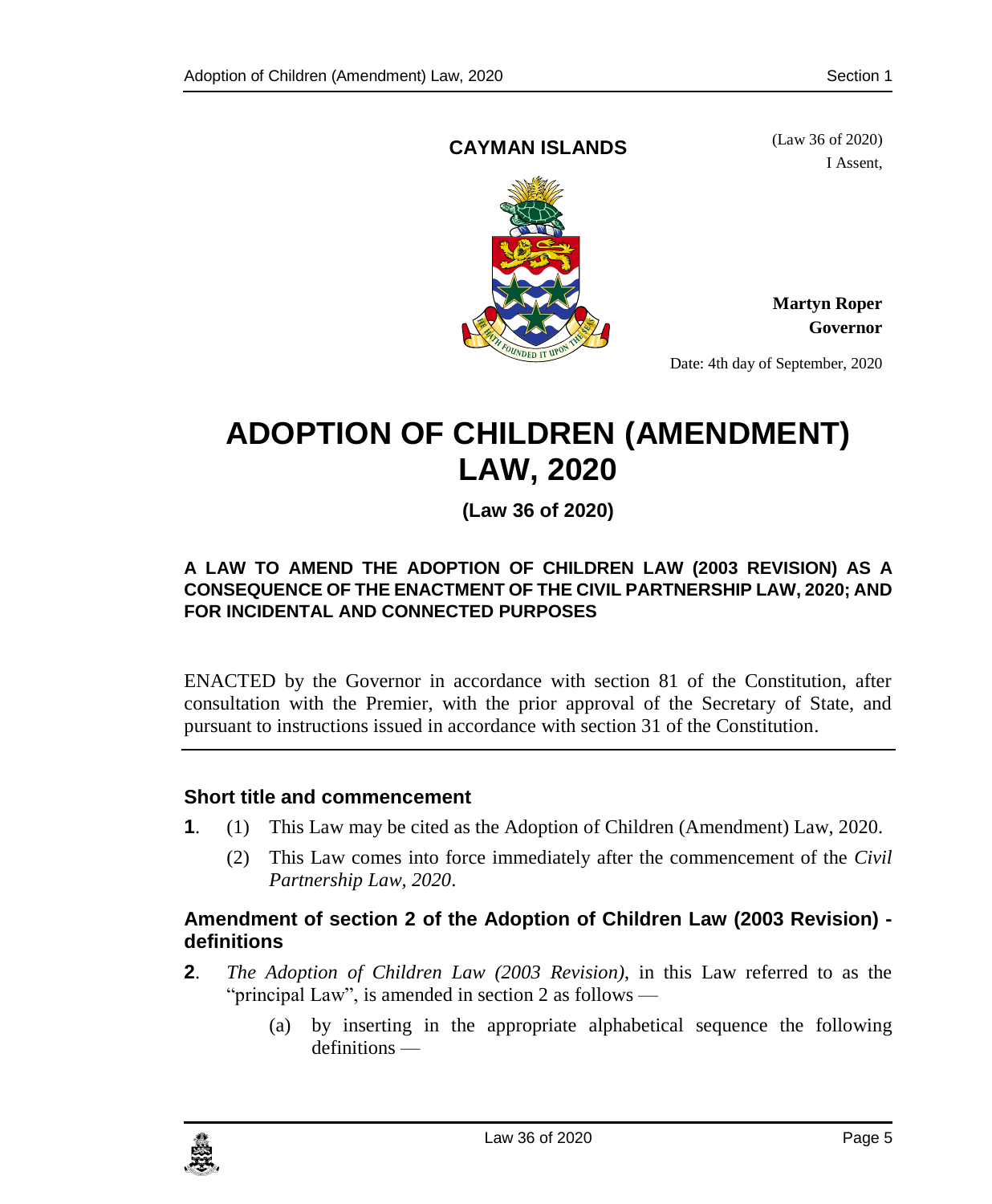" **"civil partner"** has the meaning assigned by the *Civil Partnership Law, 2020*; and

**"civil partnership"** has the meaning assigned by the *Civil Partnership Law, 2020*;"; and

(b) by deleting the definition of the word "relative" and substituting the following definition —

> " **"relative"**, in relation to a child, means a grandparent, brother, sister, aunt or uncle, whether of the full blood or half blood or by affinity (by marriage or civil partnership), and includes any person who would be a relative of the child within the meaning of this definition if the adopted person were the child of the adopter, where an adoption order has been made in respect of the child or any other person;".

#### <span id="page-5-0"></span>**3. Amendment of section 9 - power to make adoption orders**

- **3**. The principal Law is amended in section 9(2) as follows
	- (a) by inserting after the word "spouses" the words "or civil partners"; and
	- (b) by inserting after the word "married" the words "or party to a civil partnership".

#### <span id="page-5-1"></span>**4. Amendment of section 10 - restrictions on making adoption orders**

**4**. The principal Law is amended in section 10(4)(b) by inserting after the word "spouse" wherever it appears the words "or civil partner".

#### <span id="page-5-2"></span>**5. Amendment of section 11- consent to adoption**

- **5**. The principal Law is amended in section 11(2) as follows
	- (a) by inserting after the word "spouse" the words "or civil partner"; and
	- (b) by inserting after the word "spouses" the words "or civil partners".

#### <span id="page-5-3"></span>**6. Amendment of section 15 - rights and duties of parents and capacity to marry**

- **6**. The principal Law is amended in section 15 as follows
	- (a) in the section heading, by inserting after the word "marry" the words "or enter into a civil partnership";
	- (b) in subsection  $(1)$  as follows
		- (i) by inserting after the word "marriage" the words "or to entering into a civil partnership"; and
		- (ii) by deleting the words "in lawful wedlock" wherever they appear;
	- (c) in subsection (2), by inserting after the word "spouses" wherever it appears the words "or civil partners"; and

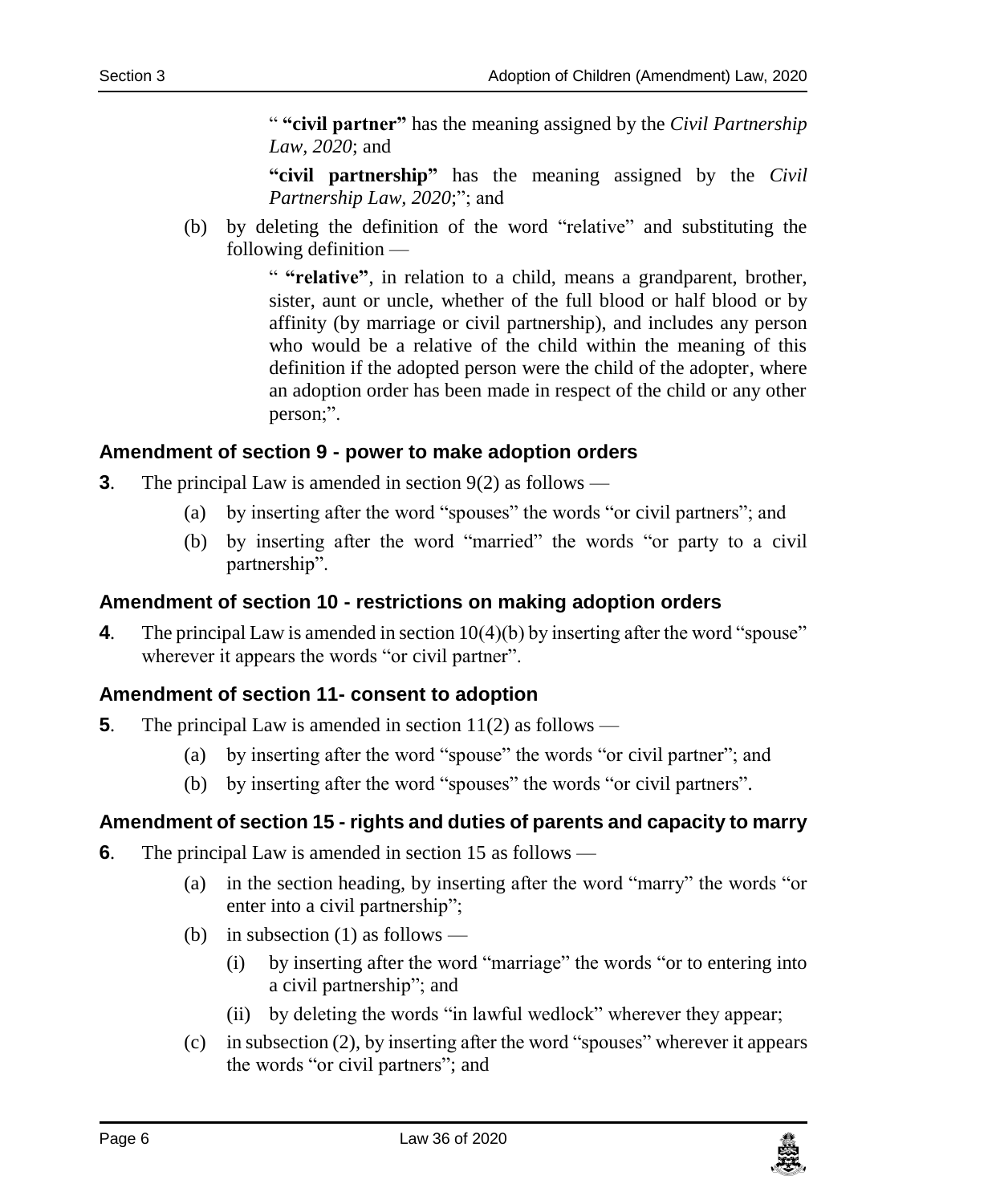(d) in subsection (3), by deleting the words "marriage, an adopter and the person whom he has been authorised to adopt" and substituting the words "marriage or civil partnership, an adopter and the person whom the adopter has been authorised to adopt".

#### <span id="page-6-0"></span>**7. Amendment of section 16 - affiliation orders, etc.**

- **7**. The principal Law is amended in section 16 as follows
	- (a) in subsection (1), by deleting the words "who is illegitimate, then"; and
	- (b) in subsection (2), by inserting after the word "marries" the words "or enters into a civil partnership".

#### <span id="page-6-1"></span>**8. Amendment of section 17 - intestacies, wills and settlements**

**8**. The principal Law is amended in section 17(1) and (2)(c) by deleting the words "born in lawful wedlock" wherever they appear.

#### <span id="page-6-2"></span>**9. Amendment of section 18 - provisions supplementary to section 17**

**9**. The principal Law is amended in section 18(1)(a) by inserting after the word "spouses" the words "or civil partners".

#### <span id="page-6-3"></span>**10. Amendment of First Schedule - Adoption of Children Regulations (2003 Revision)**

- **10.** The principal Law is amended in the First Schedule as follows
	- (a) in the First Appendix, in Form A, by deleting the words "N.B Where the application is made by one or two spouses, their marriage certificate must be affixed to this form." and substituting the words "N.B. – Where the application is made by one or both spouses or civil partners, their marriage certificate or civil partnership certificate must be affixed to this form."; and
	- (b) in the Second Appendix, in Part I, as follows
		- (i) in item 13, by inserting after the word "married" the words "or party to a civil partnership"; and
		- (ii) in item 14, by inserting after the word "married" the words "or party to a civil partnership".

#### <span id="page-6-4"></span>**11. Amendment of Second Schedule - Adoption of Children Rules (2003 Revision)**

- **11.** The principal Law is amended in the Second Schedule as follows
	- (a) in rule  $3(5)$ , by inserting after the word "spouse" the words "or civil" partner";
	- (b) in rule 5(2), by inserting after the word "spouse" wherever it appears the words "or civil partner";

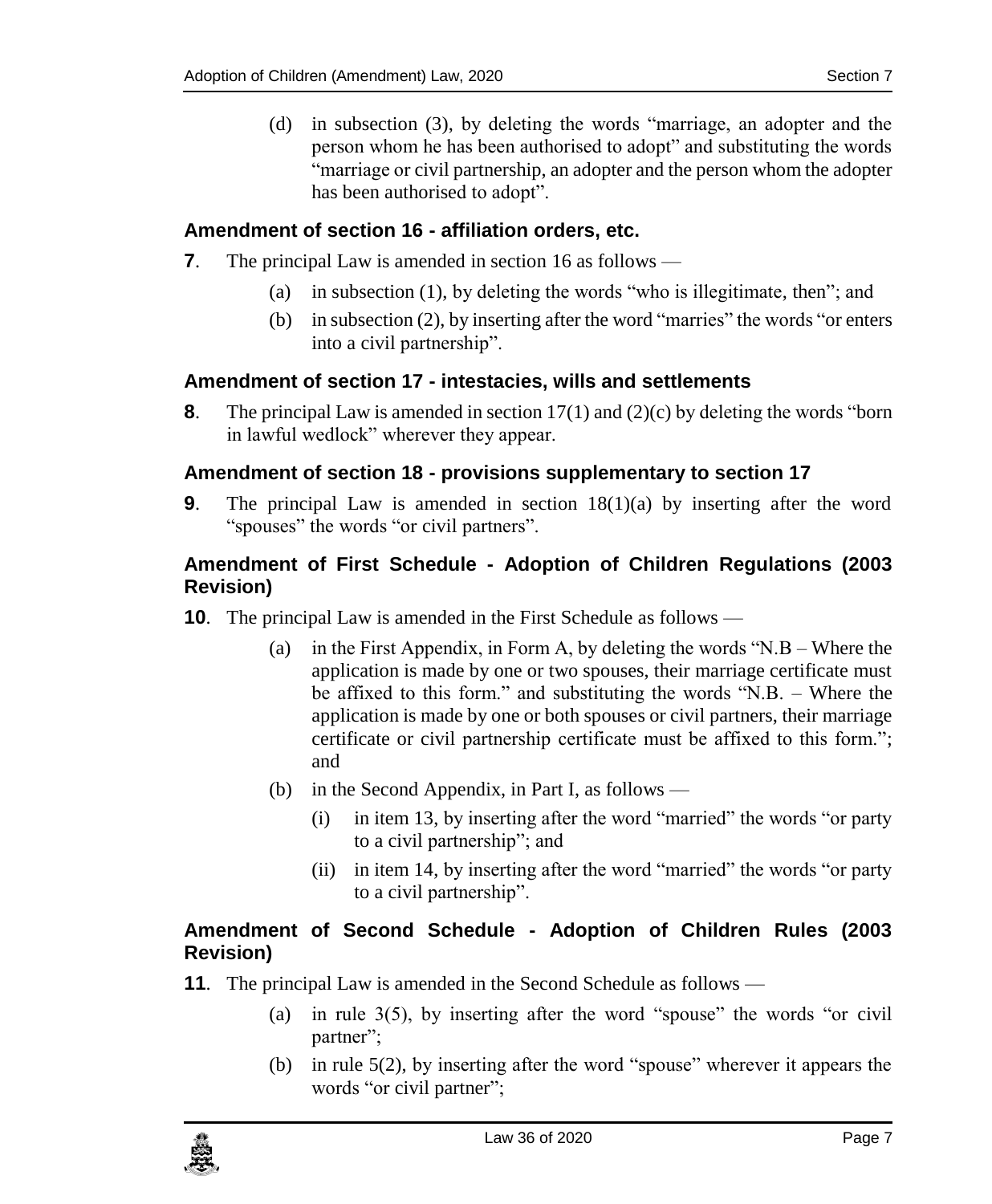- (c) in rule  $7(4)$ , by inserting after the word "spouse" the words "or civil partner";
- (d) in rule  $11(3)(b)$ , by inserting after the word "spouse" the words "or civil partner";
- (e) in the Appendix as follows
	- (i) in Form A, in paragraph 4, as follows
		- (A) by inserting after the words "married to" wherever they appear the words "/ party to a civil partnership with"; and
		- (B) by inserting after the word "unmarried" the words "and not party to a civil partnership";
	- (ii) in Form B, by inserting after the word "spouses" the words "or by both applicants, if the application is being made by both parties to a civil partnership";
	- (iii) in Form C, in paragraph 4, by inserting after the word "married" the words "or party to a civil partnership";
	- (iv) in Form D, by inserting after the word "spouse" the words "or civil partner";
	- (v) in Form E, in paragraph (3) of the Notes, by inserting after the word "spouses" the words "or civil partners";
	- (vi) in Form F as follows
		- (A) by deleting the words "male applicant" wherever they appear and substituting the words "first-named applicant";
		- (B) by deleting the words "female applicant" wherever they appear and substituting the words "second-named applicant";
		- (C) by inserting after the word "married" the words "or party to a civil partnership";
		- (D) by deleting the words "his wife" and substituting the words "the first-named applicant's spouse or civil partner"; and
		- (E) by deleting the words "male (and female)" wherever they appear;
	- (vii) in Form G as follows
		- (A) by deleting the words "male applicant" wherever they appear and substituting the words "first-named applicant";
		- (B) by deleting the words "female applicant" wherever they appear and substituting the words "second-named applicant";
		- (C) by inserting after the word "married" the words "or party to a civil partnership";